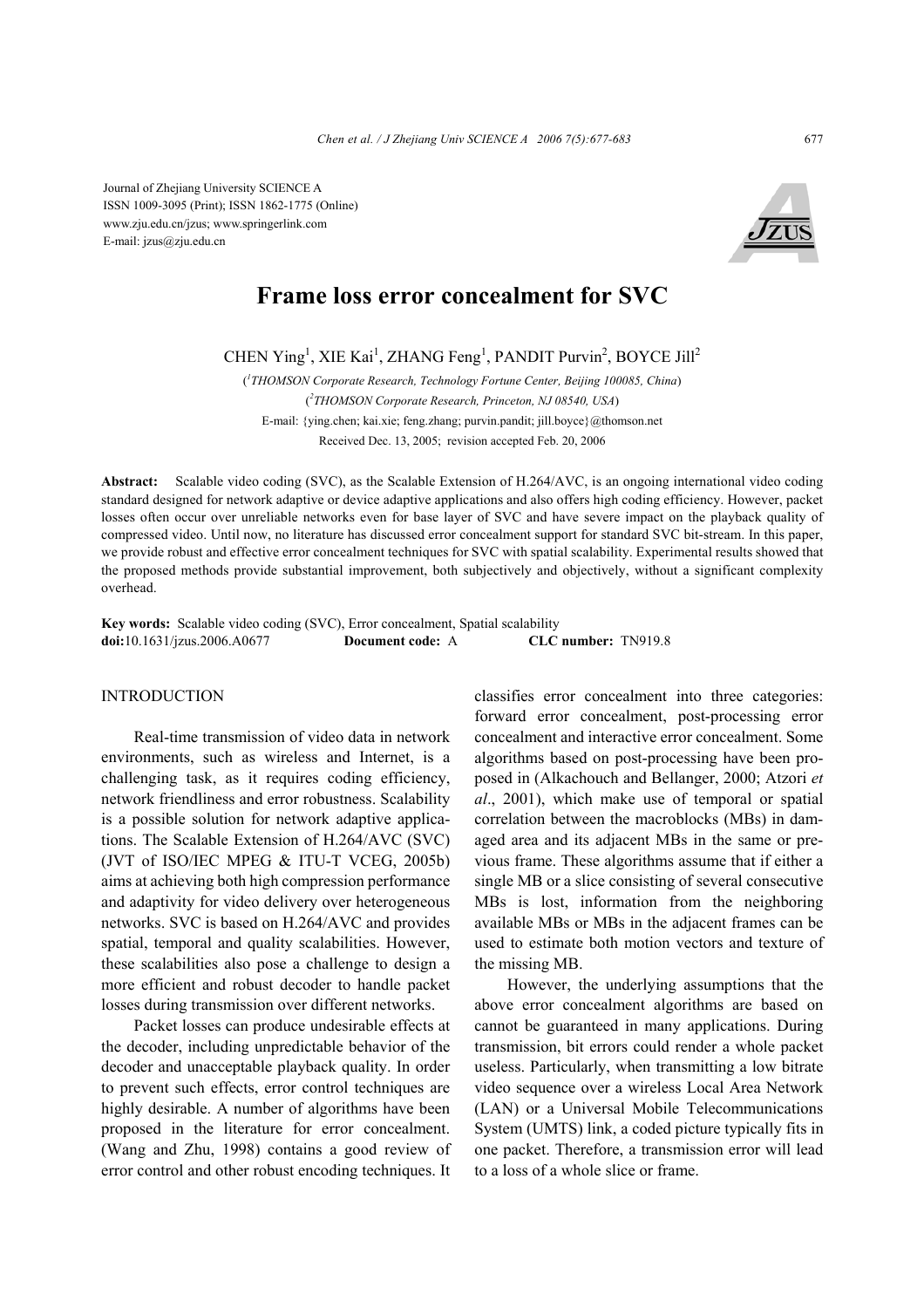Algorithms handling frame loss have also been proposed. For example, Belfiore *et al*.(2005) addressed a pixel-level algorithm based on the optical flow theory, assuming that the motion between two consecutive pictures does not vary in a dramatic way. It exploited motion information in a few past frames to estimate forward motion of the last received frame.

However, the estimated motion vector (MV) was not very accurate in the optical flow based methods for video signals with fast motion, and usually zero residuals are used. Error concealment in SVC with spatial scalability, can overcome these problems by concealing the enhancement layer if the corresponding base layer packet is correctly received. The presence of the base layer can also improve the accuracy with which MV and residual for the enhancement layer can be predicted.

In this paper, we call the error concealment method "Inter Layer Error Concealment" if it takes advantages of the base layer information. If the error concealment just considers information in the same spatial layer, we call it "Intra Layer Error Concealment".

The error concealment techniques in this paper have been adopted as a non-normative tool at the JVT meeting in Nice, France in October 2005 (Chen *et al*., 2005).

JSVM 3.0 (JVT of ISO/IEC MPEG & ITU-T VCEG, 2005a) software has no error concealment support. The decoder crashes when there are losses in the bit-stream. In this paper, we propose two inter layer error concealment methods and compare them with two well-known intra layer error concealment methods. We used the packet loss model of VCEG (Wenger, 2002) and the testing conditions of (Wang *et al*., 2005). In this paper, we focus on two layer spatial scalability and propose methods to conceal entire missing frames of an SVC video sequence while maintaining low complexity and high quality. Our results showed that using base layer information to conceal the enhancement layer can usually outperform methods which do not consider the base layer information. *PSNR* gains of up to 4 dB were observed.

The rest of the paper is organized as follows: Section 2 gives a brief overview of SVC. The proposed algorithms are discussed in Section 3. Experiment results are shown in Section 4 and conclusions are drawn in Section 5.

## BACKGROUND FOR SVC

#### **Network abstraction layer of H.264/AVC**

SVC (based on H.264/AVC) is organized into two different conceptual layers, the video coding layer (VCL) and the network abstraction layer (NAL): the VCL specifies the syntax elements necessary to give an efficient representation of the coded video signal, whereas the NAL defines the interface between the video codec itself and the outside world. The standard also describes the concept of NAL units (NALUs) which provides support for the packetbased approach of most networking technologies (ITU-T H.264.1, 2005).

#### **SVC spatial scalability**

SVC provides spatial scalability mainly by the following three tools: texture prediction, motion prediction and residual prediction.

(1) Texture prediction: Each MB of a base layer can be reconstructed and upsampled as a texture predictor of the enhancement layer MBs. MB in an enhancement layer can choose to be coded as an IntraBL mode by subtracting the upsampled base layer reconstruction.

(2) Motion prediction: If this prediction is enabled, motion information of the base layer MB is upsampled for the enhancement layer MBs. Normally, reference indexes are directly inherited by the enhancement layer. MVs are upsampled by 2 for dyadic case. In addition, quarter pel refinement can be used to further improve the accuracy of the upsampled motion if necessary.

(3) Residual prediction: Base layer residual is simply upsampled and before enhancement layer residual is coded, it subtracts the upsampled base layer residual and the difference is then coded.

Rate-Distortion Optimization (RDO) is used to select which modes will be selected for a particular MB. If base layer information is available, these tools may benefit the error concealment techniques as will be observed in the following sections.

#### **H.264/AVC temporal direct mode**

For Intra Layer Error Concealment, the temporal direct mode defined in H.264/AVC specification (ITU-T H.264.1, 2005) can be used to provide efficient MV prediction for lost slices. The MV of MB or MB partition in Temporal Direct Mode is calculated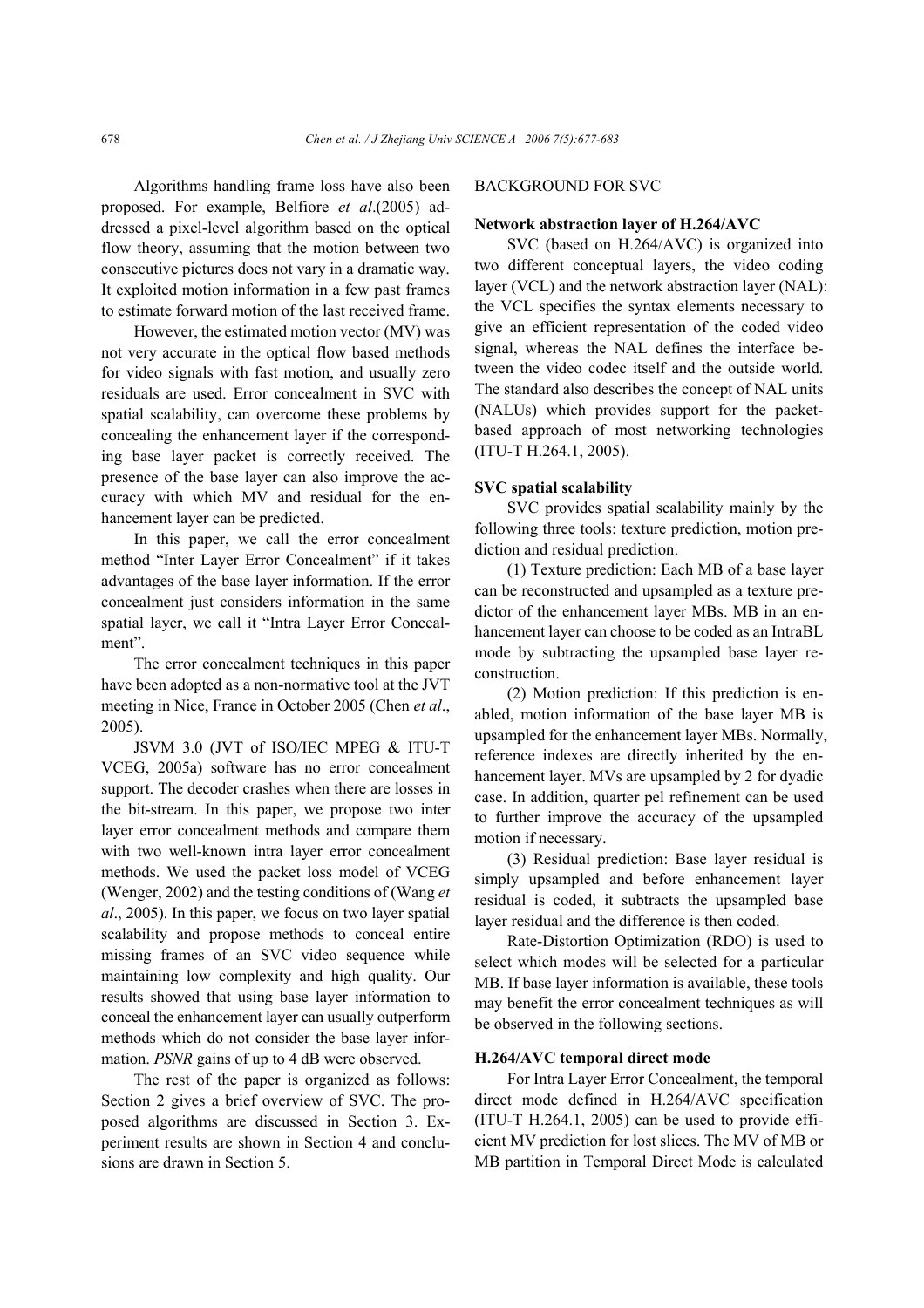based on the MV of the co-located MB or MB partition. The co-located MB or MB partition is found in the first reference picture of Reference Picture List 1 (RefPicList1). Then, the valid forward MV of colocated MB or MB partition is scaled based on the temporal distance to generate MV for the current MB or MB partition, as shown in Fig.1.



**Fig.1 Example for temporal direct-mode motion vector inference** 

## PROPOSED ALGORITHM

We propose error concealment algorithms for bit-streams containing missing coded pictures. Our tests are based on spatial scalability, with two layers as described in (Wang *et al*., 2005) with losses in the enhancement layer. However, base layer only error concealment is also supported by the software and it can be extended to support SNR scalability.

We propose 4 error concealment algorithms (2 intra layer methods and 2 inter layer methods) for cases when the base layer has no loss and when base layer has loss. The error concealment algorithms are: (1) Frame copy (FC); (2) Temporal direct motion vector generation (TD); (3) Motion and residual upsampling (BLSkip); (4) Reconstruction base layer upsampling (RU).

#### **Frame copy (FC)**

This is an intra layer error concealment method. In the "frame copy" (FC) algorithm, each pixel value of the concealed frame is copied from the corresponding pixel of the first frame in Reference Picture List 0 (RefPicList0). This algorithm can be invoked for both base layer and enhancement layer.

The base layer FC will only be done when it needs to be rendered. For the two layer spatial scalability case, a lost enhancement layer frame will be

concealed using the first frame in the reference RefPicList0. The RefPicList0 is generated from the decoding process of the enhancement layer and is of a higher spatial resolution.

#### **Temporal direct (TD)**

This is an intra layer error concealment method. In the "temporal direct motion vector generation" (TD) algorithm, the MVs and reference indices of each subblocks of the missing frame are calculated as if they were coded using the "temporal direct mode". This algorithm can be invoked for both base layer and spatial enhancement layer.

For enhancement layer, if TD is used, each MB in the lost high resolution frame will use TD mode to get and scale the MVs from the collocated MB at the enhancement layer. So the error concealment process does not need base layer information.

#### **Motion and residual upsampling (BLSkip)**

This is an inter layer error concealment method. In the "motion and residual upsampling" (BLSkip) algorithm, SVC tools are used and the BLSkip mode is set in the enhancement layer. Residual upsampling is also used to upsample the residual of the base layer for enhancement layer. However, the motion compensation is done at the enhancement layer using the upsampled motion fields. This algorithm can directly be used for the enhancement layer if there is no packet loss in the base layer. If base layer is also lost, it needs to generate the MVs using TD method before BLSkip can use motion field upsampling. We call this method as BLSkip+TD, however for simplicity we will use BLSkip to represent this method throughout this paper.

#### **Reconstruction base layer upsampling (RU)**

This is an inter layer error concealment method. In the "reconstruction base layer upsampling" (RU) algorithm, the base layer picture is reconstructed and upsampled using the H.264/AVC 6-tap filter for the lost enhancement layer picture. If base layer packet is also lost, the FC method is used for the enhancement layer, rather than using an upsampled concealed base layer picture.

For packet loss of key frames of the base layer, frame copy error concealment is used. Memory Management Control Operation (MMCO) and Reference Picture List Reordering (RPLR) commands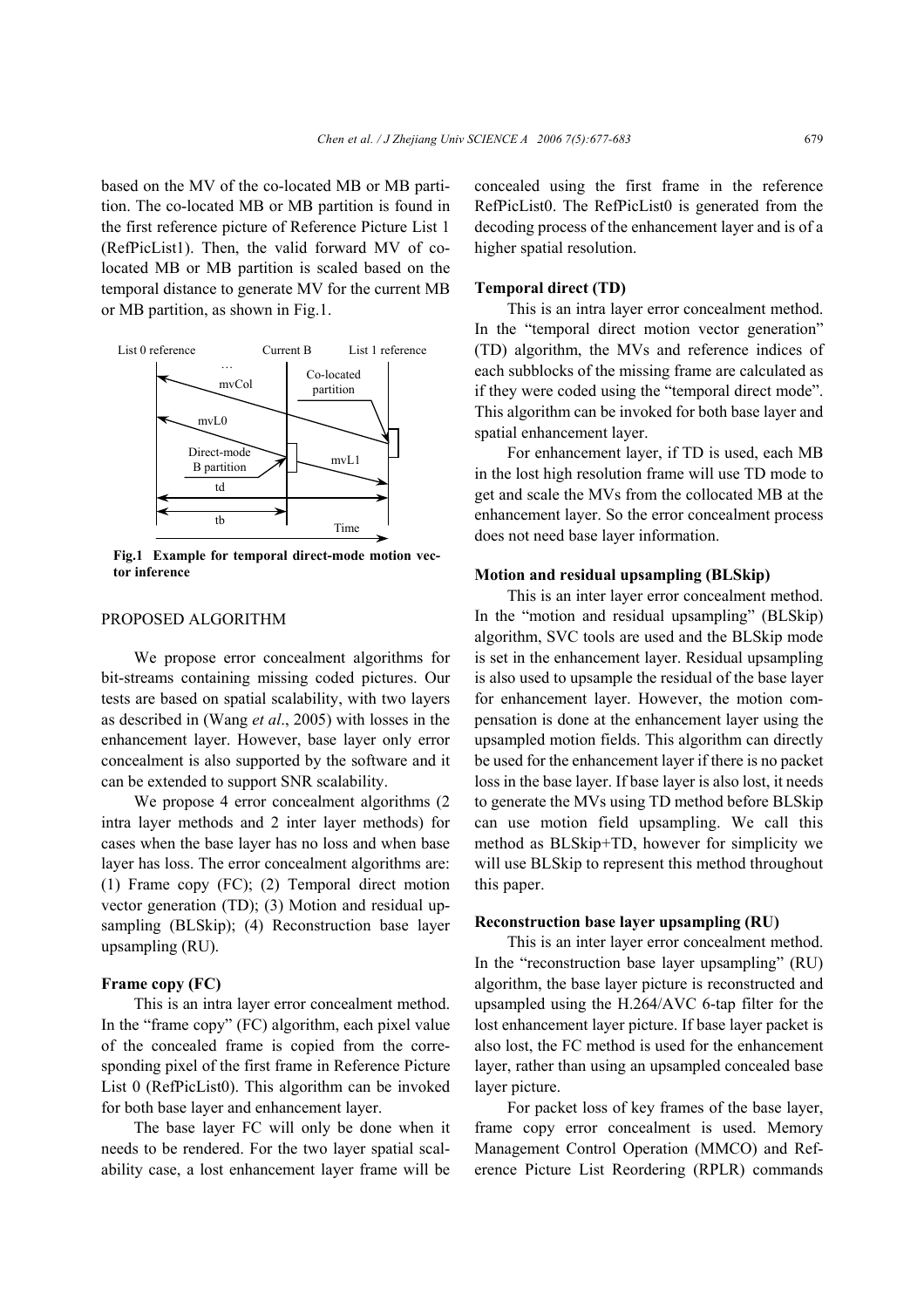are created during the error concealment process, to emulate the reference picture and non-reference picture patterns at the encoder.

MMCO commands will be generated to delete all the non-key pictures of the previous GOP and the key picture before the previous key picture (if it exists). RPLR commands will be used to guarantee the lost key picture refers to the previous key picture.

This algorithm only works properly if regular GOP coding patterns were used, e.g., adaptive GOP size (AGS) cannot be detected at the decoder and will not be concealed properly.

### EXPERIMENT

## **Experimental conditions**

The proposed error concealment algorithms were tested using the packet loss model of VCEG (Wenger, 2002) and the testing conditions of (Wang *et al*., 2005). Our scenario focuses on the two spatial layer cases.

Our simulations only consider the cases when entire frames are lost although the algorithms can be simply extended to support slice loss cases.

FC and TD methods can support error concealment for bit-stream with temporal scalability, such as SVC base layer which is H.264/AVC compliant. Our implementation can be extended to support bit-stream with quality layers by dropping the FGS layer packet if its base layer or lower layer packet is lost. Among all the three scalabilities, error concealment for spatial scalability bit-stream is very critical.

We applied our algorithms to the JVT common conditions video sequences (YUV 4:2:0) as described in (Wang *et al*., 2005), including progressive sequences of News, Football, Foreman, Paris and Stefan with standard frame rate (Chen *et al*., 2005).

The following encoder parameters were used:

(1) JSVM 3.0, Base layer QCIF, enhancement layer CIF, two-layer spatial scalability with same frame rate;

(2) *GopSize*=16 with one I frame for each 32 frames;

(3) Adaptive inter layer prediction;

(4) *QP* (Quantization Parameter)=28, 32, 36, 40 same *QP* for two layers;

(5) No Slice Groups, FMO, ASO.

Four packet loss patterns with average packet loss

rates of 3%, 5%, 10%, and 20% included in ITU-T VCEG were employed. The error patterns were generated from the experiments on the Internet backbone between one sender and three reflector sites. Details of the generation and file format are available in (Wenger, 2002). In our experimentation the packet loss is determined by the location of the character "0" in the error trace file. A "0" indicates a dropped NAL packet and a non zero character indicates successful packet transmission. The base layer packet may have the same or lower packet loss rate compared to the enhancement layer. During our simulations if a base layer packet is lost, we force the corresponding enhancement layer packet to be treated as lost also. We considered the following combinations of base layer and enhancement layer packet loss ratio for our simulations, where 0 means no packet loss for that layer.

All the coded bit-streams are iterated to over 4000 NAL packets and then bit-streams with dropped pictures were created utilizing the packet loss patterns. The lost bit-streams were decoded using the above error concealment algorithms.

#### **Results**

In our test suite, we simulated the different loss conditions both in the enhancement layer and the base layer as mentioned in Table 1. Average *PSNR* difference results are reported. Here we compare BLSkip, RU and TD with FC in order to obtain one measure for each sequence. The proposed solution for enhancement layer error concealment significantly depends on the base layer information.

**Table 1 Packet loss rate for base layers and enhancement layers** 

| Layer | Loss rate $(\% )$ |  |  |  |  |  |  |  |  |  |
|-------|-------------------|--|--|--|--|--|--|--|--|--|
|       |                   |  |  |  |  |  |  |  |  |  |
|       |                   |  |  |  |  |  |  |  |  |  |

We report the performance for three different packet loss conditions in Table 2. The results showed that BLSkip, RU, TD obtained significant gains versus the trivial FC (previous frame repetition) concealment. Also, the simplicity of our solution makes it preferable for real-time implementation.

Fig.2 shows comparison of the four schemes with the no error case for the Foreman sequence at different packet loss rates. It is clear that BLSkip and RU proposed schemes have much better performance com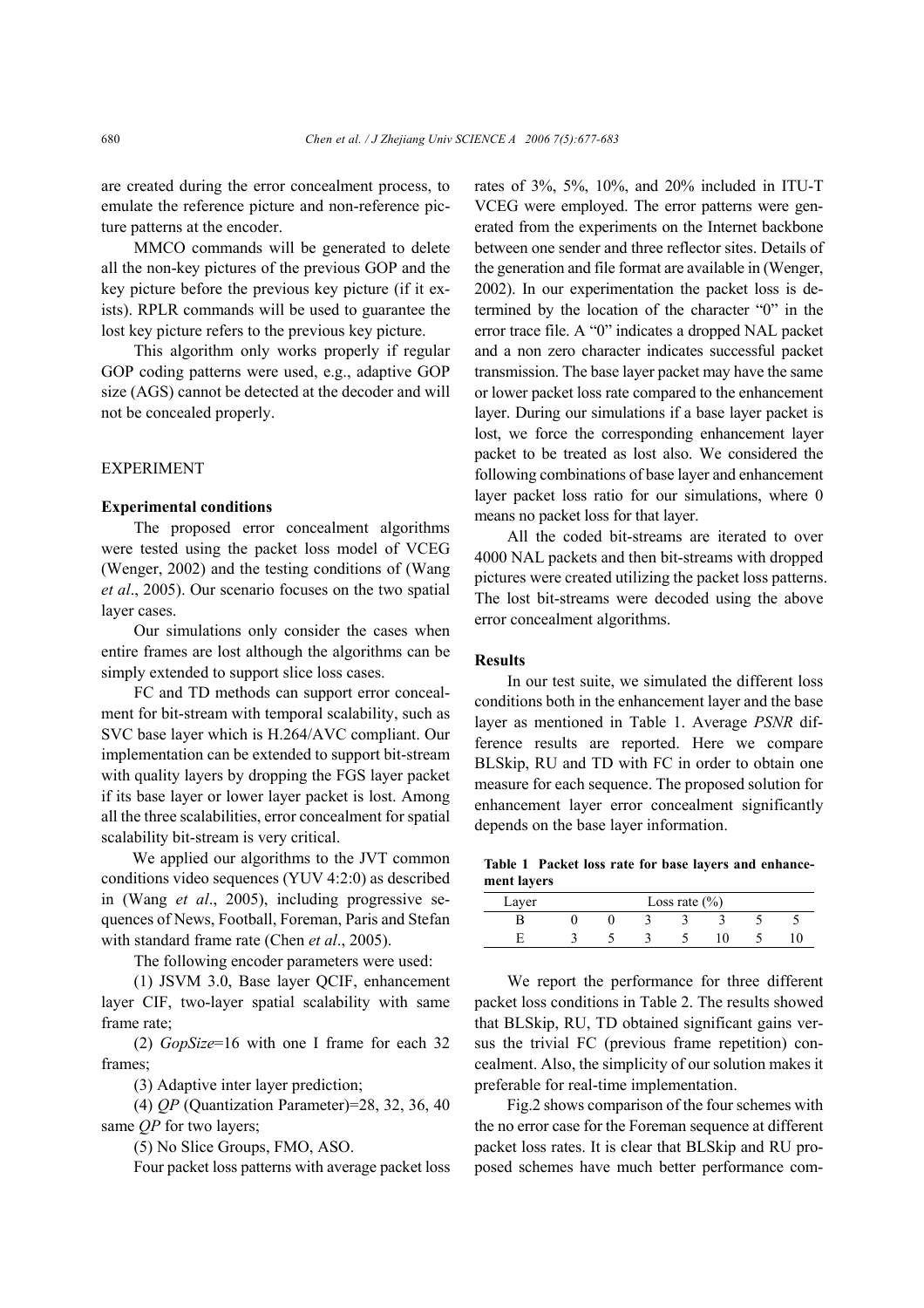pared to the other techniques. When the base layer has no loss, the *PSNR* degradation of enhancement layer reduces compared to Intra Layer Error Concealment, since the motion or texture (reconstruction or residual) of base layer can be used for enhancement in BLSkip and RU schemes. Even when the loss of enhancement layer reaches 5%, the *PSNR* value for BLSkip and RU schemes still remains close to the no error case. As expected, the base layer information is very important to BLSkip and RU schemes. More packet loss in base layer would weaken the performance of BLSkip and RU schemes. However, even in this case the BLSkip and RU schemes obtain significant gains over FC and TD schemes. Examples of reconstruction quality of the concealed frames using the four schemes are shown in Fig.3. Fig.4 shows an example to indicate that TD may get texture with more detail than RU in low motion cases.

**Table 2 ∆***PSNR* **for different base layer packet loss rate (***p***) and enhancement layer packet loss rate (***q***)** 

|             | $\triangle PSNR$ (dB) |          |       |       |                    |       |                                                                                              |          |       |  |  |
|-------------|-----------------------|----------|-------|-------|--------------------|-------|----------------------------------------------------------------------------------------------|----------|-------|--|--|
| Sequence    | $p=0\%, q=5\%$        |          |       |       | $p=3\%$ , $q=10\%$ |       | $p=5\%, q=10\%$                                                                              |          |       |  |  |
|             |                       |          |       |       |                    |       | BLSkip vs FC RU vs FC TD vs FC BLSkip vs FC RU vs FC TD vs FC BLSkip vs FC RU vs FC TD vs FC |          |       |  |  |
| <b>News</b> | .529                  | 0.626    | 0.175 | 3.016 | 1.390              | 0.069 | 2.975                                                                                        | 1.267    | 0.405 |  |  |
| Foreman     | 2.240                 | 2.120    | 0.251 | 4.017 | 3.845              | 0.308 | 3.921                                                                                        | 3.615    | 0.398 |  |  |
| Football    | 1.469                 | 1.588    | 0.163 | 2.738 | 2.919              | 0.314 | 2.750                                                                                        | 2.814    | 0.374 |  |  |
| Paris       | 0.933                 | $-0.118$ | 0.191 | 1.766 | $-0.697$           | 0.430 | 1.715                                                                                        | $-0.677$ | 0.508 |  |  |
| Stefan      | 2.119                 | 1.482    | 0.270 | 3.760 | 2.663              | 0.421 | 3.673                                                                                        | 2.533    | 0.495 |  |  |
| Average     | 1.658                 | 1.140    | 0.210 | 3.059 | 2.024              | 0.308 | 3.007                                                                                        | 1.910    | 0.436 |  |  |



**Fig.2 Comparison BLSkip, RU, TD, FC and No error cases with "Foreman" sequence for different base layer packet loss (***p***) and enhancement layer packet loss (***q***). (a)**  $p=0\%$ **,**  $q=3\%$ **; (b)**  $p=0\%$ **,**  $q=5\%$ **; (c)**  $p=3\%$ **,**  $q=5\%$ **; (d)** *p***=5%,** *q***=10%**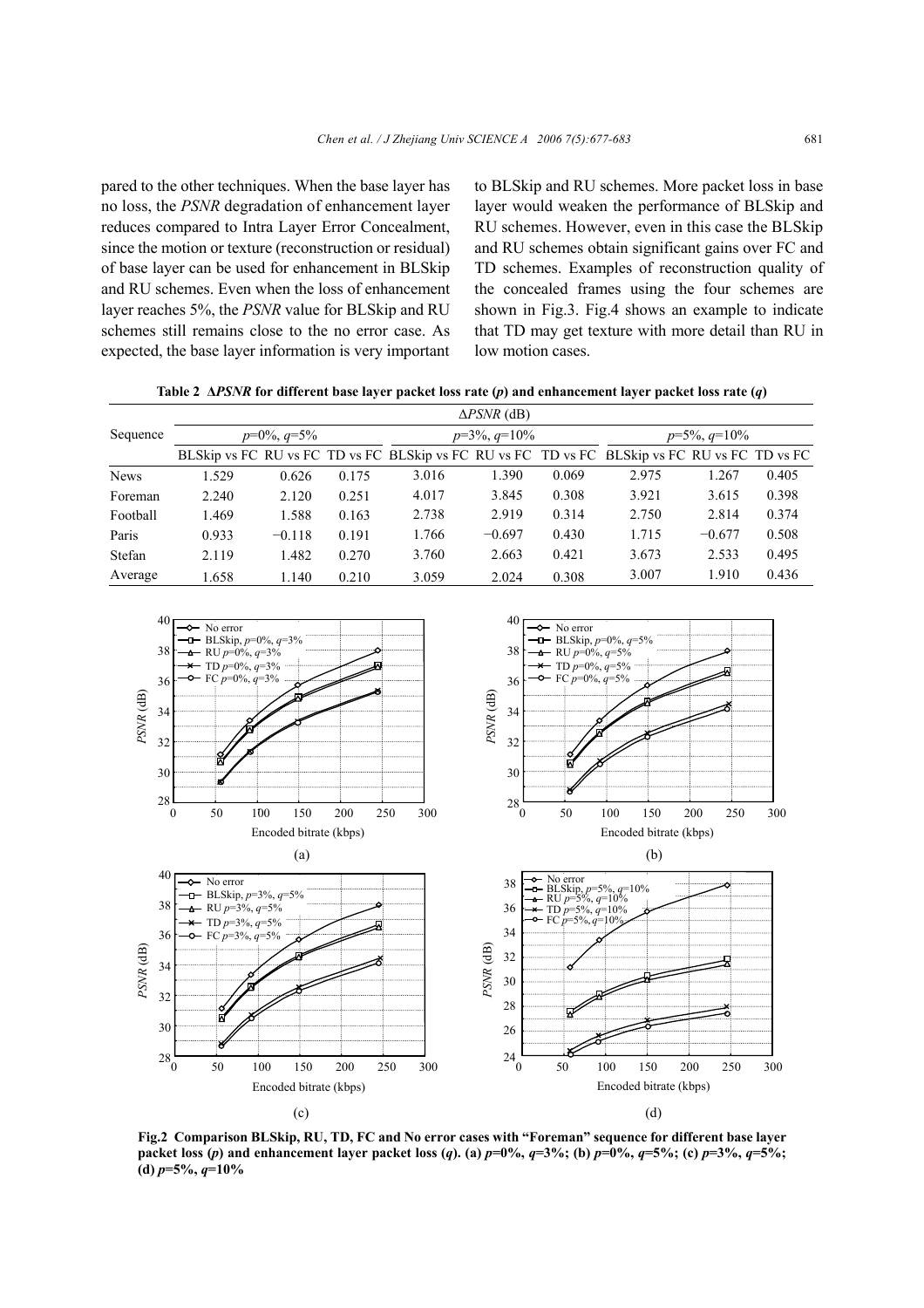











**Fig.3 Subjective quality comparison of concealed pictures for "Foreman", with a base layer packet loss rate of 3% and an enhancement layer packet loss rate of 3%,** *QP***=28. (a) BLSkip; (b) RU; (c) TD; (d) FC**



Fig.4 Frame 101 of the "Paris" sequence with base layer 3% loss and enhancement layer 3% packet loss,  $QP=28$ . **(a) TD; (b) RU**